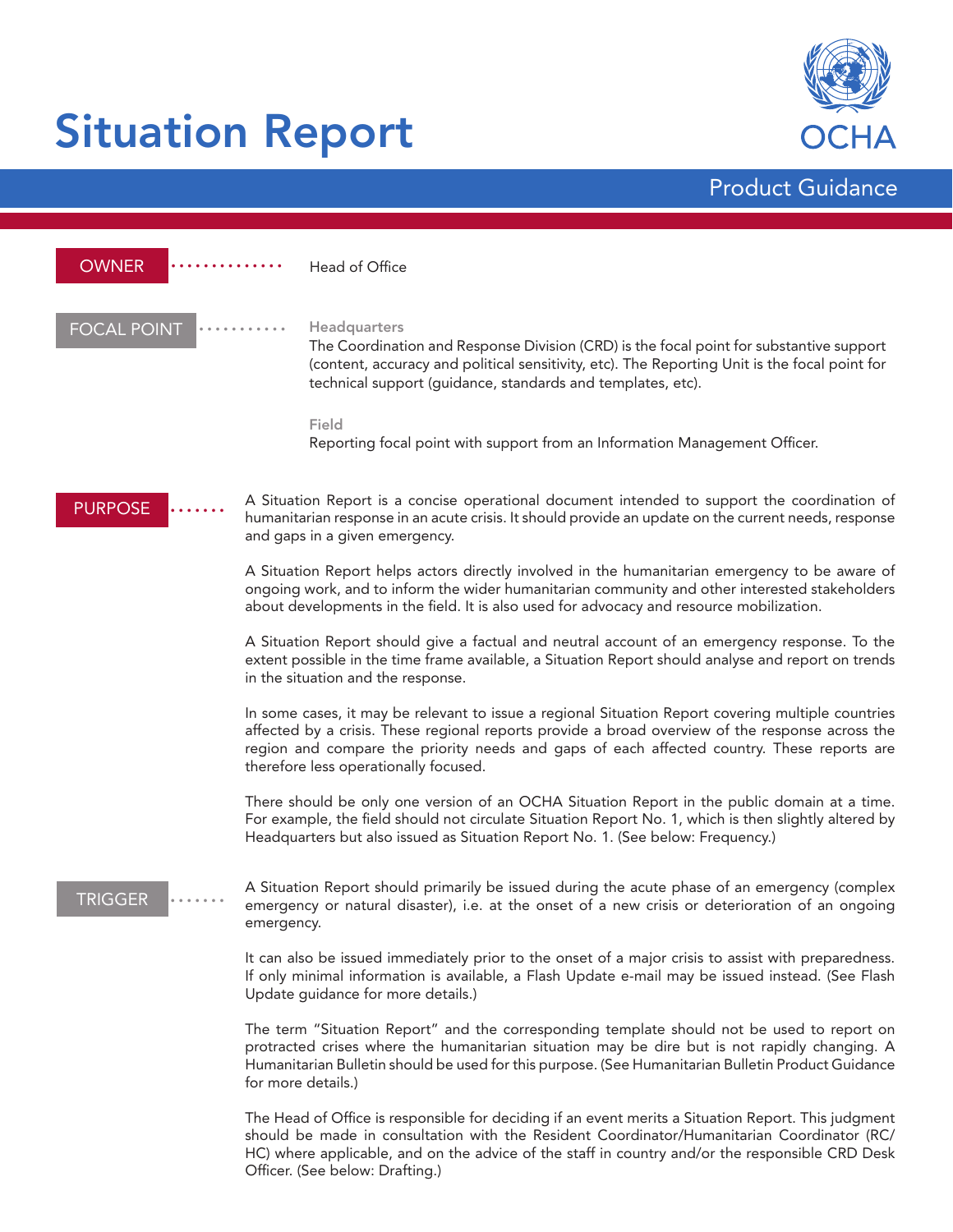| <b>TRIGGER</b><br>continued | * Things to consider, among others, when deciding to issue a Situation Report:<br>What are the numbers of dead and missing people and are they likely to rise?<br>$\bullet$<br>How significant is the number of dead and affected people in the context of the overall<br>$\bullet$<br>population figure?<br>How many people may be affected?<br>$\bullet$<br>Has the Government declared an emergency and/or requested international assistance?<br>Will a Flash Appeal be issued? Has there been a CERF request?<br>$\bullet$<br>Is an OCHA Emergency Task Force being established?<br>$\bullet$ |
|-----------------------------|----------------------------------------------------------------------------------------------------------------------------------------------------------------------------------------------------------------------------------------------------------------------------------------------------------------------------------------------------------------------------------------------------------------------------------------------------------------------------------------------------------------------------------------------------------------------------------------------------|
| <b>FREQUENCY</b>            | The first Situation Report should be issued just prior to the onset of a major crisis or within 24<br>hours of the onset of the emergency. In the initial phase of the emergency, a Situation Report<br>should be issued every day. As the situation becomes more stable and the information changes less<br>frequently, reporting should move to every second or third day and eventually once a week. Do<br>not issue Situation Reports beyond a one-week cycle. (See Life Cycle of a Situation Report visual.)                                                                                  |
|                             | Once the emergency response phase has subsided and the issue frequency stabilizes to once a<br>week, the Head of Office is responsible for deciding when to phase reporting into a Humanitarian<br>Bulletin. This decision should be made in consultation with the RC/HC, and on the advice of the<br>relevant staff in country and the CRD Desk Officer. (See Reporting Product Cycle visual for more<br>details on how these products relate to each other.)                                                                                                                                     |
|                             | Recipients should be informed of this change when the last Situation Report in a series is issued.<br>Include the following text in the body of your last e-mail: "This is the last Situation Report for<br>[emergency], unless unforeseen developments occur. For more information on [country], go to<br>[website] or read the following regular report: [report name]."                                                                                                                                                                                                                         |
|                             | *Things to consider, among others, when deciding to transition to a Humanitarian Bulletin:                                                                                                                                                                                                                                                                                                                                                                                                                                                                                                         |
|                             | Has the acute phase of the crisis ended?<br>$\bullet$<br>Is the Situation Report being issued beyond a one-week reporting cycle?<br>$\bullet$<br>Is the information not changing as rapidly?<br>Does the situation require targeted messages supported by analysis rather than cluster<br>$\bullet$<br>response activity?<br>Is there a cluster monitoring framework in place for the appeal?                                                                                                                                                                                                      |
| <b>AUDIENCE</b>             | The Situation Report has multiple audiences with differing requirements. The primary audiences<br>to consider include humanitarian actors in the affected country, humanitarian actors outside the<br>country, OCHA staff outside the country and donors.                                                                                                                                                                                                                                                                                                                                          |
|                             | Humanitarian actors working in the affected country want to be able to assess the overall<br>situation and response and know what other organizations are doing.<br>Humanitarian actors outside the country want to decide whether to intervene based on gaps<br>$\bullet$<br>in the response.<br>Donors want to track the overall response and gaps in order to make funding decisions.<br>OCHA staff outside the country use Situation Reports as a basis for other types of internal and<br>external reports.                                                                                   |
|                             | Other important audiences include national Governments, civil society organizations, affected<br>people, the media, the private sector and the public.                                                                                                                                                                                                                                                                                                                                                                                                                                             |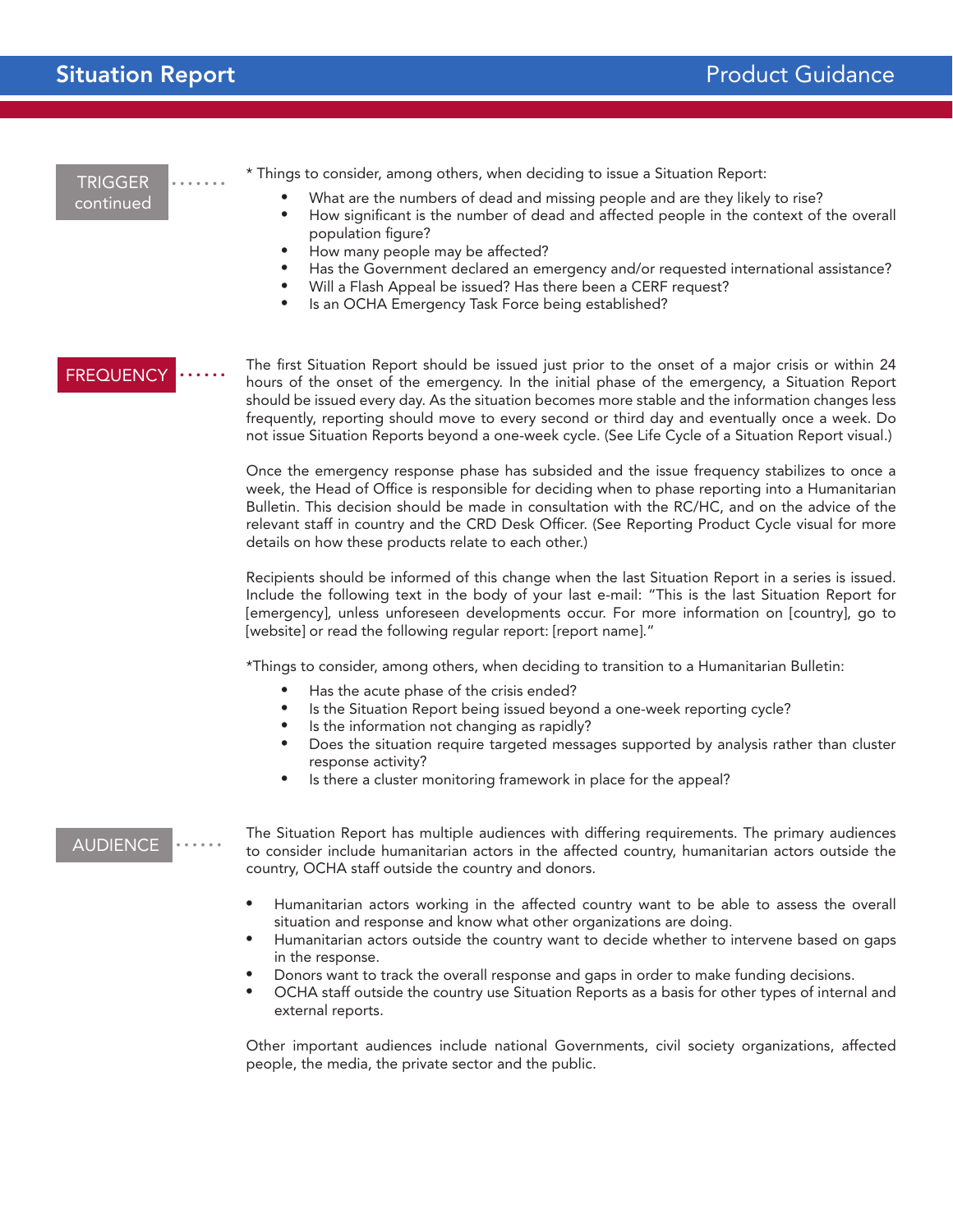| <b>FORMAT</b>   | The standard templates for OCHA Situation Reports should be followed in all cases. Templates are<br>available for single-country and regional Situation Reports. These are available in Arabic, English,<br>French and Spanish. There is also an English-language RC Situation Report template available.                                                                                                                                                                           |
|-----------------|-------------------------------------------------------------------------------------------------------------------------------------------------------------------------------------------------------------------------------------------------------------------------------------------------------------------------------------------------------------------------------------------------------------------------------------------------------------------------------------|
|                 | All Situation Reports should have the following section headings: Highlights, Situation Overview,<br>Funding, Humanitarian Response, and Coordination. There are text boxes for Background on the<br>Crisis and Contact Details. There are figures boxes in the Situation Overview and Humanitarian<br>Response sections to draw out important figures.                                                                                                                             |
|                 | Note: Only use the Background on the Crisis box from issue No. 2 of the Situation Report. For issue<br>No. 1, place this information in the Situation Overview section.                                                                                                                                                                                                                                                                                                             |
|                 | For single-country Situation Reports, the Humanitarian Response section should include headings<br>for the main clusters/sectors for which information is available. The cluster information should be<br>delineated by needs, response, and gaps and constraints, except for the service clusters (logistics<br>and emergency telecommunications), which only report on response and constraints. (See below:<br>Content.)                                                         |
|                 | For regional Situation Reports covering multiple countries, the headings under the Humanitarian<br>Response section should be country based rather than cluster based. In this case, individual cluster<br>headings should not be used. (See below: Content.)                                                                                                                                                                                                                       |
|                 | Note: If there is no information available, remove the figures boxes or the headings for each cluster/<br>sector, including the needs, response, and gaps and constraints.                                                                                                                                                                                                                                                                                                          |
| <b>DRAFTING</b> | The reporting focal point (Public Information Officer, Reports Officer, Humanitarian Affairs Officer<br>or other title) is responsible for compiling the first draft of the Situation Report.                                                                                                                                                                                                                                                                                       |
|                 | The focal point should work closely with the office's Information Management Officer on data,<br>graphics and layout. He/she should also work closely with the office's focal points for cluster<br>coordination and public information. An internal editorial group is a useful mechanism to encourage<br>a whole-of-office approach to the production of a Situation Report.                                                                                                      |
|                 | Note: For emergencies in a country where there is no OCHA Country Office, the RC's Office<br>produces an RC Situation Report.                                                                                                                                                                                                                                                                                                                                                       |
| <b>CONTENT</b>  | The content should be concise and the style should be a quick, factual account of the situation.<br>The narrative should focus on what has happened during the reporting period. The figures should<br>include the totals from the reporting period as well as cumulative totals from the start of the crisis<br>(e.g. 2,000 people were newly displaced during the reporting period. This brings the total number<br>of people displaced since the start of the crisis to 50,000). |
|                 | The main events leading to the crisis can be included in the Background on the Crisis text box at<br>the end of the report so that space at the front of the Situation Report is reserved for the latest,<br>most critical information.                                                                                                                                                                                                                                             |
|                 | For country-based Situation Reports, each cluster reports on the specific needs, response, and<br>gaps and constraints in their operational area. One of the most important numbers to have is<br>the total number of people in need. Without this, response activities lack context. (See Needs,<br>Response, Gaps and Constraints Guidance Note for OCHA Staff for more detailed instructions for<br>drafting the cluster sections.)                                              |

For regional Situation Reports, the narrative should provide an overview of the situation in each affected country, including the top priority aspects of the response. To the extent possible, a comparative analysis should be given of which country has the most needs and gaps.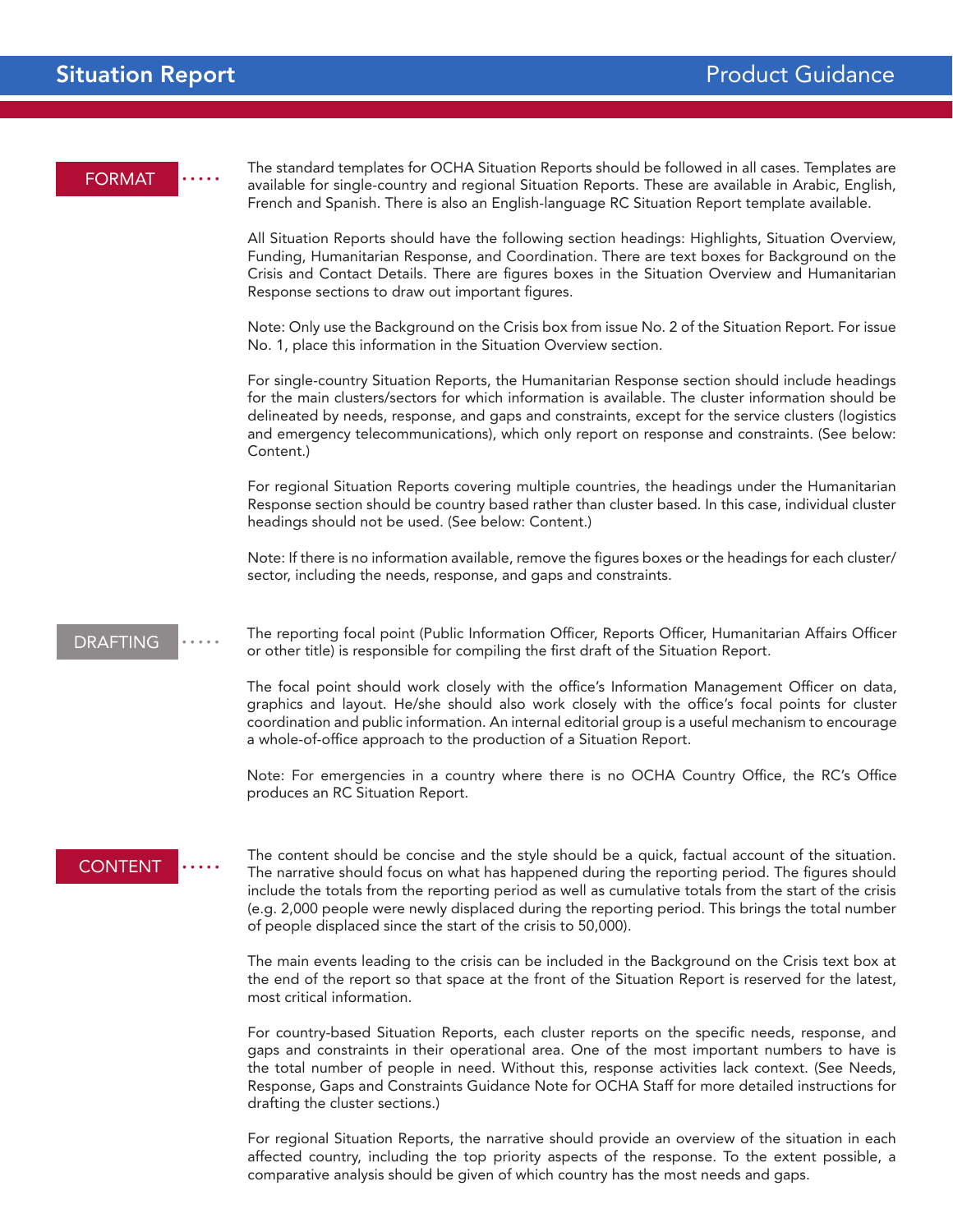### **SOURCES**

The main sources of content for the Situation Report are humanitarian partners and actors in the field. They include cluster and sector leads as well as the national Government, national and international NGOs, civil society organizations, affected people, parties to the conflict, donors and the media.

Make sure the information requirements for the Situation Report are clear to humanitarian partners. Work with them on defining the process (deadline for inputs, whether there is a revision period), and explain the frequency and maximum length of entries.

Provide regular feedback on the content they submit. If it is useful, create an informal group for OCHA and cluster reporting focal points to collaborate virtually through an e-mail, a Skype group or in person through regular meetings. (For more details see Cluster Situation Report Guidance Note and related Word-based input template, or Excel or web-based Common Request Form.)

Hint: Providing links to cluster or partner web pages is a good way to keep the content in a Situation Report concise, while at the same time offering a way for the reader to get more information if required.

#### MAPS AND GRAPHICS

Situation Reports should include a location map on the first page, especially at the beginning of the crisis when the geography of the location might not be well known. (Location maps can be downloaded here: http://reliefweb.int/location-maps.) As the crisis evolves, more-informative maps should be used to visualize key data, such as population movements, access constraints or distribution points. Larger A4 maps should be included at the end of the report or as a separate attachment.

Be careful when using maps from non-UN entities as they may use different boundaries or country names than those endorsed by the UN. Add the following disclaimer when appropriate: "OCHA is not responsible for maps and visuals produced by third-party content providers."

Use tables or graphics throughout the report to display a set of figures that changes over time, such as the number of shelter kits distributed or the number of people in camps. This helps break up the text and will be appreciated by the reader. Do not use photographs unless they have an operational purpose (e.g. satellite imagery).

For support with a map or graphic, work with field-based information management officers, or contact the Advocacy and Visual Media Unit at ochaavmu@un.org or the Reporting Unit at ochareporting@un.org.

## CLEARANCE

For non-corporate emergencies, the Situation Report is cleared by the Head of Office. For OCHA regional offices, only OCHA-branded Situation Reports are cleared by the Head of the Regional Office. RC Situation Reports are cleared by the RC in country.

For corporate emergencies,<sup>1</sup> the Situation Report is cleared through Headquarters. The Director CRD may decide to transfer responsibility for clearance and distribution to the field as the crisis stabilizes.

The Head of Office has responsibility for the content and quality of the Situation Report prior to its arrival at Headquarters. The Desk Officer should supplement the report with Headquarters' information as necessary, and in consultation with field colleagues, around politically sensitive language. The final report is then cleared by the Director CRD before being distributed.

<sup>1</sup> Corporate emergencies typically result in: i) widespread destruction and devastating human, economic, environmental and material loss in a country and possibly in neighbouring countries, ii) widespread population displacement and iii) widespread disruption of a society's ability to function. To provide a robust degree of coordination, the ERC will declare a corporate emergency and OCHA will draw resources as needed from across the organization. See PI on the Role of Country Offices: http://ochanet.unocha.org/PG/Policy%20Guidance/PI%20on%20Country%20Offices%20-%20 final.pdf